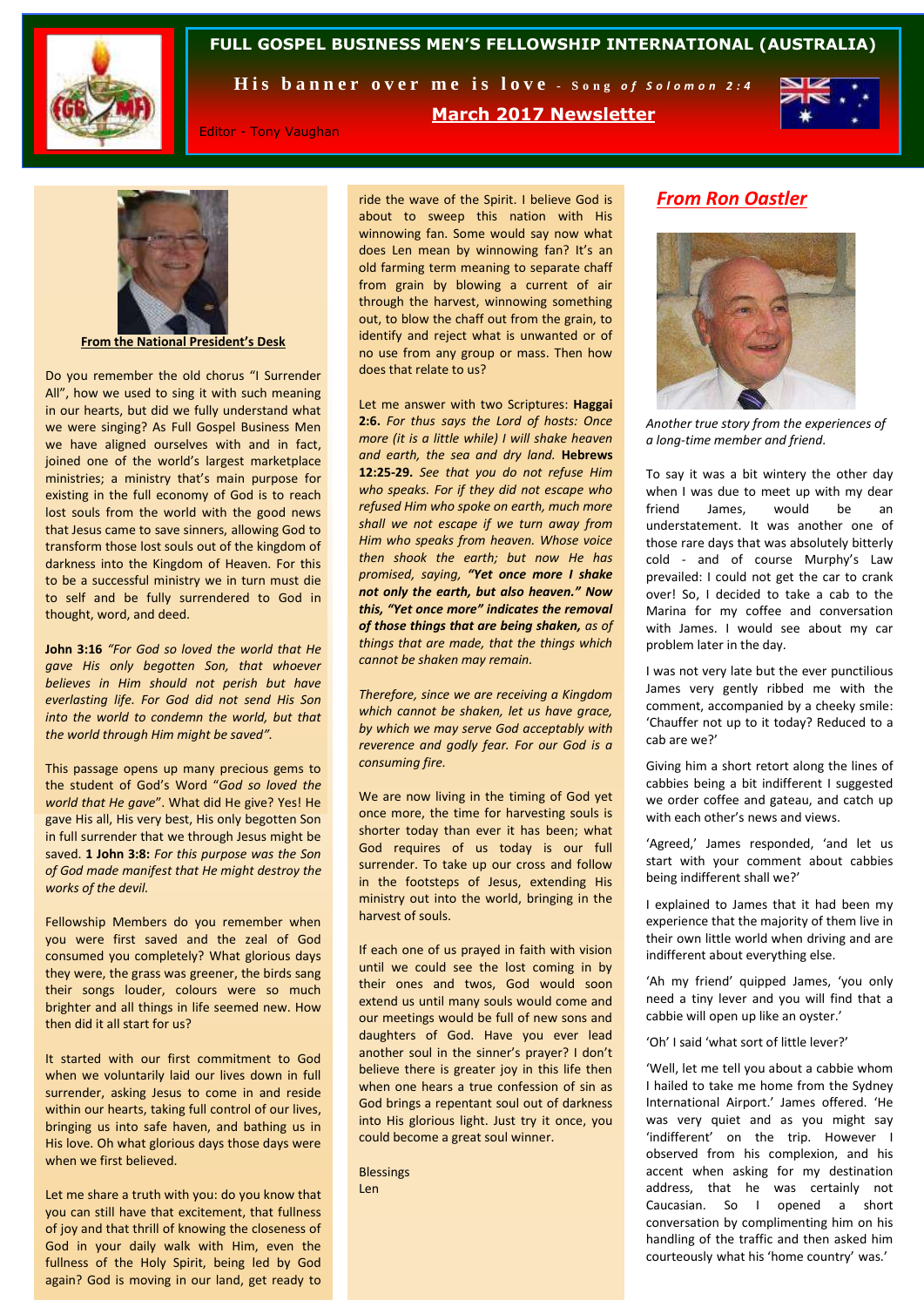

**March 2017 Newsletter**

James continued the narrative: 'It appears that he was from Sri Lanka. 'Ah, I said, 'I met a wonderful young man from Sri Lanka who lived in Sydney and was tragically killed during a visit back to his homeland. His name was **Dissanayake.''**

**James continued. 'The cabbie said: 'Dissanayake, I heard about his death from friends back home. I knew him. I went to school with him. His father was the Pastor of a church in Colombo. We were good friends.'**

'So I asked him about the church and whether he had ever attended services there. To which his reply was that it was a Pentecostal church and he had in fact attended a couple of services with his friend, but had never made a Christian commitment.'

'This was my opportunity!' declared James. 'I said to my young cabbie 'Now I know why I am in your cab today. God wants you to know that He loves you and wants you to have the opportunity to know Him as your Saviour and Lord today.' Then I made sure that he understood God's plan of Salvation.'

'By this time we had arrived at my home so we sat in the cab for a few minutes while he prayed and committed his life to Christ. Certainly no indifference in this case!'

James concluded his wonderful story by telling me: 'God is good … it transpired that my young cabbie friend lived in a Sydney suburb where there was a wonderful 'Four Square' Church. The senior pastor happened to be a good friend of mine, so the cabbie and I agreed that I would have the pastor contact him to help him with his new-found relationship with God. This I did and was told that there were a number of young Sri Lankan men in their church, and I was assured of good shepherding for my young friend. Praise the Lord for the opportunity to witness to a cabbie!'

#### GONE TO GLORY

## **John Townsend**

"How are you cob"... John's greeting when he met you. John was an inspiration to all in the fellowship, the joy of the Lord was there for all to see. John had many gifts and one of these was encouragement. He just got alongside you in a quiet way and you knew that his counsel was from the heart. John was a natural front man and very talented musician who could also write poetry. Every convention that John was at or Men's

advance, John would be asked to share his music with us. John's wife Helen and their family always supported him, no more so than in the last few years of John's illness where they all went through very tough times. Through all his adversity John was a rock and would even ask how you were going when you had conversation with him; John always had a grip on the wider picture of life. We offer our sincere condolences to Helen and the family and ask that you would keep them in your prayers in the days and weeks ahead. Instinctively, every ANZAC Day we think of John and this will go on as we remember the impact he has made on our lives – To God Be the Glory!

#### **Klara Szilard**

John Szilard is the Chapter President of the Blacktown Sydney Chapter. John's wife Klara passed away on 17 March 2017 after a stroke. John and Klara spent a lifetime together and we ask that you keep John and the family in your prayers in the days ahead.

The Board is organising the printing of FGBMFI (Australia) Voice magazines. For this to be successful we are looking for testimonies and ask that you give consideration to sending your testimony in Microsoft Word format to me so that production can begin. Remember what God has done in your life will touch and affect others because our testimony is a powerful weapon.

#### [Revelation 12:11](https://www.biblegateway.com/passage/?search=Revelation+12%3A11&version=NIV)

They triumphed over him by the blood of the Lamb and by the word of their **testimony**; they did not love their lives so much as to shrink from death.

#### **We serve a Mighty God**

Several weeks ago at a chapter meeting at Len Donaldson's home, Mike Crosby shared a need from the Philippines and the men responded – Mike's letter to Len.

Hi Len, what a mighty God we serve. A big thank you to all who gave and sowed into a young missionary's life in the Philippines. A big thank you to Len who allowed me to share Menchie Mendez story at Saturday's breakfast.

Yvonne and I and two others visited Evangel Bible College in 2009. Menchie was at the college and after our visit decided to become a missionary. She went to Thailand and selfsupported by teaching guitar as well as sharing the word of God. Her Visa ran out and after four years she returned home in October 2016 to live with dad. Typhoon Nina hit the Bicol region in December 2016 and her dad's house was destroyed.

With no work or income she shared a home with family /friends. As the number of people increased staying at the house, she was asked to live outside in a shade hut (no walls and a palm branch roof) – good for shade but the water runs through the roof. During the next 2 months, 3 more typhoons and a lot of rain saw Menchie come down with fever and I encouraged her to get to the hospital. On arrival the doctor told her one more hour and she would have been critical.

The blood tests confirm dengue fever. She was kept in hospital and her bill grew to over 9,000.00 pesos – once stable (not healed) she was sent on her way. On hearing this my heart was moved to do something so I rang Len and told him. He said "she is God's responsibility"; I asked if I could share at the breakfast which I did. The result \$560.00 was given that morning of which \$540.00 was sent and twenty dollars was the sending fee. Menchie received just over twenty thousand pesos. She paid her hospital bill and some of the money owed for construction work on a 6 meter x 4 meter concrete house.

You men are a mighty blessing to those in need. Menchie continues visiting the islands around her teaching children about God so you could say her mission work continues at home. God has called her and she is active in her call to reach out to the lost. One thing I know, she will reach souls that we cannot but we can continue to be part of her work / ministry through prayer and in practical giving as God leads each one.

At this time there is a need for their little concrete house to be completed. If anyone is moved to help please let me know. Once again you guys are awesome, thank you and God bless you all.

Mike Crosby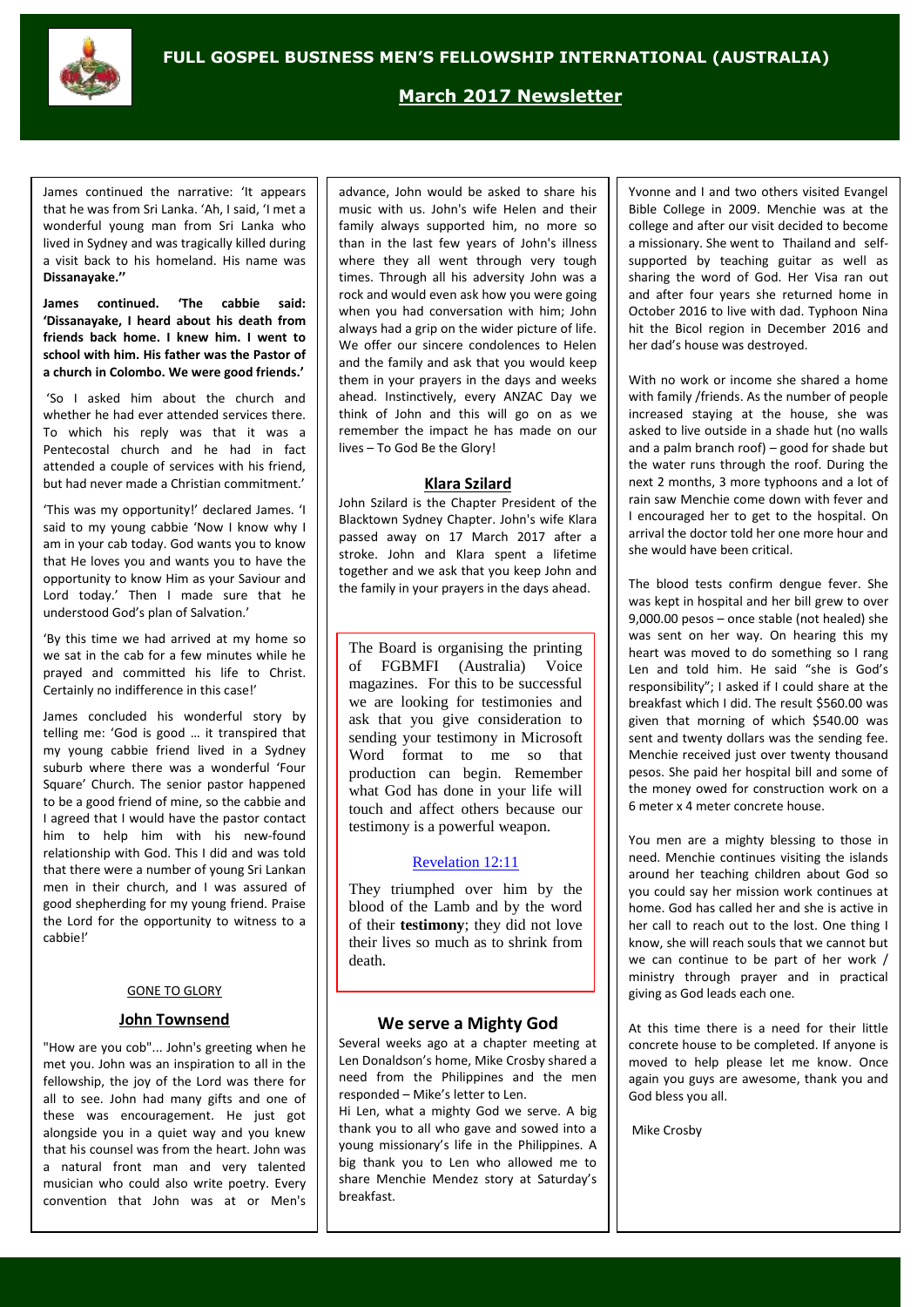## **March 2017 Newsletter**



# What is Heaven like?

What does the Bible say about [heaven?](http://www.bibleinfo.com/en/questions/where-is-heaven) *It's in the Bible*, John 14:2-3, NIV. "There are many homes up there where my Father lives, and I am going to prepare them for your coming. When everything is ready, then I will come and get you, so that you can always be with me where I am."

Heaven is beyond our comprehension. *It's in the Bible*, I Corinthians 2:9, NIV. "No eye has seen, no ear has heard, no mind has conceived what God has prepared for those who love Him."

How did Isaiah describe heaven? *It's in the Bible*, Isaiah 65:21-23, NIV. "They will build houses and dwell in them; they will plant vineyards and eat their fruit. No longer will they build houses and others live in them, or plant and others eat. For as the days of a tree, so will be the days of my people; My chosen ones will long enjoy the works of their hands. They will not toil in vain or bear children doomed to misfortune; for they will be a people blessed by the Lord, they and their descendants with them."

Peace will pervade even the animal kingdom. *It's in the Bible*, Isaiah 65:25, NIV. "The wolf and the lamb will feed together, and the lion will eat straw like the ox, but dust will be the serpent's food. They will neither harm nor destroy in all My holy mountain."

The handicapped will be healed. *It's in the Bible*, Isaiah 35:5-6, NIV. "Then will the eyes of the blind be opened and the ears of the deaf unstopped. Then will the lame leap like a deer, and the tongue of the dumb shout for joy."

God will live with His people and there will be an end to death, crying, and pain. *It's in the Bible*, Revelation 21:3-4, NIV. "And I heard a loud voice from the throne saying, 'Now the dwelling of God is with men, and He will live with them. They will be His people, and God Himself will be with them and be their God. He will wipe every tear from their eyes. There will be no more death or mourning or crying or pain, for the old order of things has passed away."

Heaven is a real place where the people of God will live one day. In fact, heaven is where God and the angels live. John 14:1-3 even says that Jesus is in heaven preparing us a place to live. In heaven, those saved by God, will have new bodies without the curse of sin! There will be no one who is blind, deaf or cannot walk in heaven (Isaiah 35:5-6 and Philippians 3:21). Although Jesus builds houses in heaven, the Bible also says that those saved will also build their own houses and inhabit them as well as plant and eat from vineyards (Isaiah 65:21).

Most importantly God will be in heaven and He wants to be your friend. He wants to dwell with you and wipe away all your tears (Revelation 21:1-4).



## *"His Banner Over Us is Love"*

#### **Membership**

Full Gospel Business Men's Fellowship International (Australia) is open to all men who wish to be part of this vibrant organisation, who have a heart to reach others and bring them into a relationship with Jesus Christ. You must read and understand our Doctrinal Statement and be willing to serve as a chapter member giving of your time and expertise.

Please return your completed membership application (along with our doctrinal statement) form our Membership Director, Daniel Wright - PO Box 129 Taigum Qld 4018. Telephone: 0404 004 946. Membership forms can be printed from our website: **fgbmfiaustralia.com**

Membership fees are \$100.00 per annum. To have an effective Fellowship we need all members to pay their dues to fund the ongoing expenses of the Fellowship as per the budget approved by the National Board. Being paid up members of the Fellowship is important and all personnel should hold their membership as significant and of value. Being members allows you to experience all the benefits that are associated with the organisation including being able to vote and have your say at the appropriate time. If you have no chapter in your area or it is not functioning your membership will be held as a National member. Those already in an active chapter will also be National Members and then chapter members. This way all members are included and not overlooked when information is being passed on.